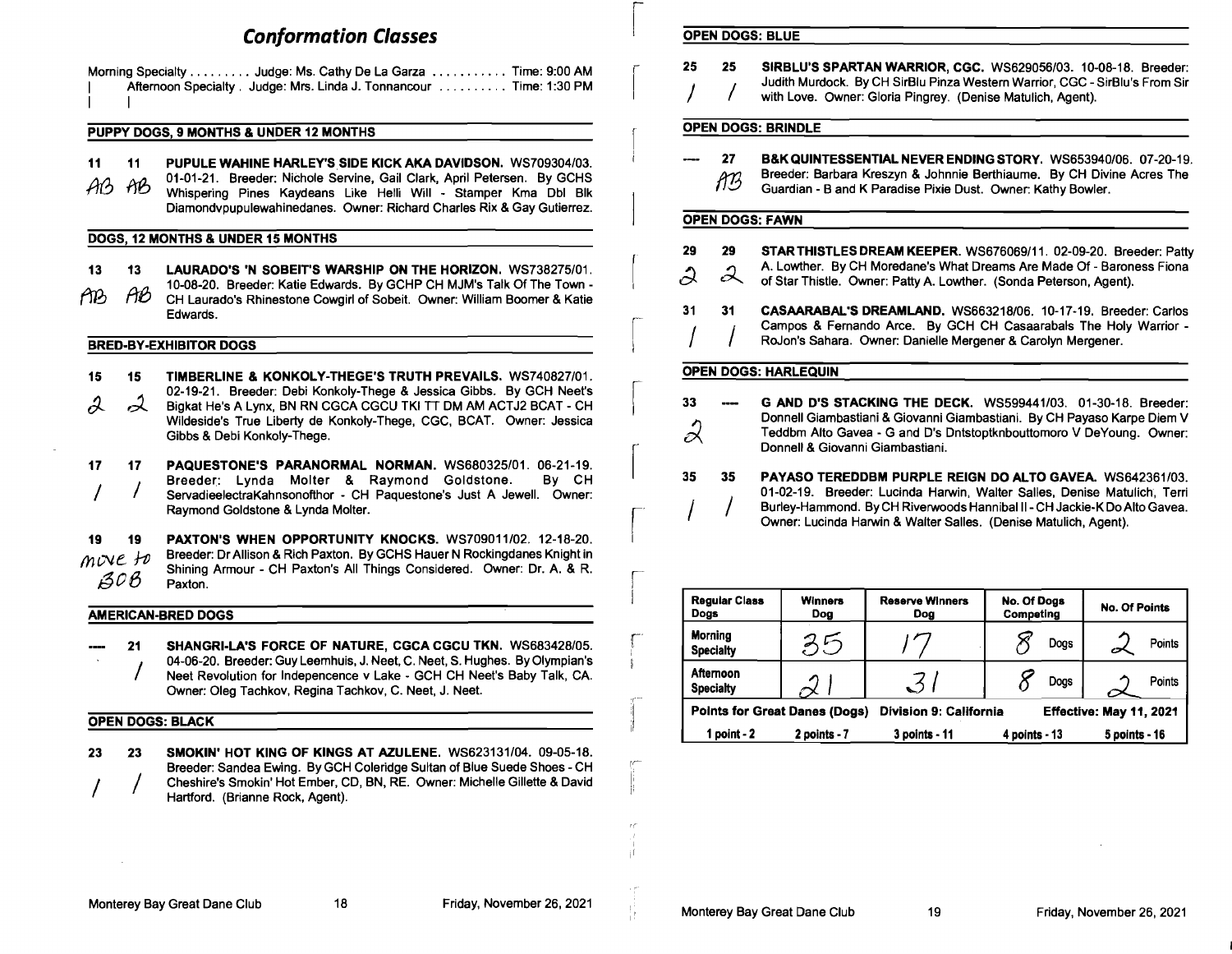# PUPPY BITCHES, 6 MONTHS & UNDER 9 MONTHS BRED-BY-EXHIBITOR BITCHES

| 12 <sub>2</sub> | 12            | WHISPERING PINES NESSAROSE I CAN DANCE. WS723363/01. 05-02-21.                                                                                                 | 32 <sub>2</sub> | 32   | PAQUESTONE'S NOLA CAJUN QUEEN. WS680325/02. 06-21-19. Breeder:                                                                                          |
|-----------------|---------------|----------------------------------------------------------------------------------------------------------------------------------------------------------------|-----------------|------|---------------------------------------------------------------------------------------------------------------------------------------------------------|
|                 | $\mathcal{Q}$ | Breeder: Beverly Hance & Lorrie Burnham. By GCHS CH Whispering Pines<br>Kaydeans Like Helli Will - Whispering Pines All That Glitters Is Not Gold.             | $\mathcal{Z}$   |      | Lynda Molter & Raymond Goldstone. By CH Servadeielectra Kahnsonofthor -<br>CH Paquestone's Just A Jewell. Owner: Lynda Molter & Raymond Goldstone.      |
|                 |               | Owner: Dorothy Townsend, Lorrie Burnham, Thomas Robinson.                                                                                                      |                 |      |                                                                                                                                                         |
| 14              | 14            | COLRA DRR I'M GONNA STEAL THE SHOW. WS717576/01, 03-10-21.                                                                                                     | 34              | -34  | <b>GEM BOOEY GO DOG GO.</b> WS715729/04. 02-22-21. Breeder: Carrie<br>Michaelson. By CH Northernaire's GEM Baba Booey, CGC ATT FDC TKN                  |
| . >             | . 2           | Breeder: Colette Hayes & Nicole Dunn. By GCH Colra DRR I'm Gonna<br>Whoopass - Colras Charlees No Angel. Owner: Colette Hayes, Nicole Dunn,<br>Erika Quinones. |                 |      | VHM - Northernaire's GEM Hit Em With the Hein, CGCA CGCU VHM TKN FDC<br>ATT. Owner: Carrie Michaelson.                                                  |
| 16              | -16           | GEM BOOEY SAKE BOMB. WS732638/01. 05-08-21. Breeder: Carrie                                                                                                    | 36.             | 36   | DAYNAKIN'S I ONLY HAVE EYES FOR YOU. WS700165/03. 09-27-20.                                                                                             |
|                 |               | Michaelson. By CH Northernaire's GEM Baba Booey, CGC FDC ATT VHM                                                                                               |                 | IJΩ. | MUVE Breeder: Georgia Hymmen, Jack Henderson, Peggy Mignon, Karen Hamlin. By<br>CH Daynakin's Sweet Morpheus - CH Daynakin's N' Valbydane Forever In My |
|                 |               | TKN - Wasabi Von Der Faust. Owner: Carrie Michaelson.                                                                                                          |                 |      | Heart. Owner: Georgia Hymmen, Jack Henderson, Peggy Mignon, Karen                                                                                       |
|                 |               | PUPPY BITCHES, 9 MONTHS & UNDER 12 MONTHS                                                                                                                      |                 |      | Hamlin.                                                                                                                                                 |
|                 |               |                                                                                                                                                                | 38              | 38   | DAVISHIRE'S ALL ABOUT THAT BASS. WS705861/01. 11-20-20. Breeder:                                                                                        |
| 18              | 18            | DAPPER'S BLACK IS THE NEW ORANGE AT AZULENE. WS716436/05.                                                                                                      |                 |      | Kathleen Davis & Diane Collings. By GCHS CH Creek House Top Hat N Tail                                                                                  |
|                 | $\alpha$      | 01-13-21. Breeder: Ashley Coomes. By GCHS Cosmic NoBonz New Kid In<br>Town - GCH Cupar's You Crossed The Line. Owner: Michelle Gillette. (Brianne              |                 |      | - CH Davishire's Dulcinea. Owner: Kathleen Davis & Diane Collings.                                                                                      |
|                 |               | Rock, Agent).                                                                                                                                                  | 40              | 40.  | <b>AMADOR'S TAKE THE LEAD.</b> WS593245/03. 02-03-17. Breeder: Michele                                                                                  |
|                 |               |                                                                                                                                                                | AB              |      | Shukait. By Amador Mavro's Hollywood Love Story - Amador's Two of Hearts.                                                                               |
| 20              | -20           | OCEANBLUE SIERRA SAPPHIRE @ SKYRANCH. WS714431/07. 02-22-21.<br>Breeder: Jennifer Hester. By GCH CH KRW ABW Dancing In The Moonlight -                         |                 |      | Owner: Michele Shukait & Edie Proios.                                                                                                                   |
|                 |               | Oceanblue Coleridge Tangled In My Web. Owner: Patricia & Mike Dousman &                                                                                        | 42              | 42   | RKYCRK'S SHE'S A BONNIE LASS V OLY-PAC.<br>SHALAKO N                                                                                                    |
|                 |               | Jennifer Hester.                                                                                                                                               |                 |      | WS670695/02, 12-19-19. Breeder: Mari Lynn Davisson & Deric Davisson. By                                                                                 |

## BITCHES, 12 MONTHS & UNDER 15 MONTHS

26 26 CALVADAS EPIPHANY IN THE DESERT GDON. WS695900/01. 09-15-20. Breeder: Wendy Whittle. By GCH Colras Drr I'm Gonna Whoopass - KB 3 3 Diamonds "Zola" Dances In The Desert Gdon, BCAT ATT CGC. Owner: Wendy<br>Whittle.

28 28 DAVISHIRE'S WON'T YOU COME OUT TO PLAY EVERHEART. WS705861/03. 11-20-20. Breeder: Kathleen Davis & Diane Collings. By GCHB CH Creek House Top Hat N Tail - CH Davishire's Dulcinea. Owner: Tamara & Jerry Loeffler, Kathleen Davis, Diane Collings. The Subsection of the State of the State of the State of the Spotlight.

AMATEUR-OWNER-HANDLER BITCHES

| 30 | 30 | VOM CASEY VON EVANS SECRETS FROM HEAVEN. WS623748/02.                     |
|----|----|---------------------------------------------------------------------------|
|    |    | 07-18-18. Breeder: M. & A. Cacace, B. & M. Evans. By CH Surfside Stairway |
|    |    | to Heaven PBJS - GCH Vom Casey's Liberty Bell - Let Freedom Ring. Owner:  |
|    |    | M. & A. Cacace, B. & M. Evans.                                            |

| 12<br>$\mathcal{Z}$ | 12<br>$\mathcal{Q}$ | WHISPERING PINES NESSAROSE I CAN DANCE. WS723363/01. 05-02-21.<br>Breeder: Beverly Hance & Lorrie Burnham. By GCHS CH Whispering Pines<br>Kaydeans Like Helli Will - Whispering Pines All That Glitters Is Not Gold.<br>Owner: Dorothy Townsend, Lorrie Burnham, Thomas Robinson. | 32<br>$\mathfrak{Z}$ | 32                                     | PAQUESTONE'S NOLA CAJUN QUEEN. WS680325/02. 06-21-19. Breeder:<br>Lynda Molter & Raymond Goldstone. By CH Servadeielectra Kahnsonofthor -<br>CH Paquestone's Just A Jewell. Owner: Lynda Molter & Raymond Goldstone.                                                                                      |
|---------------------|---------------------|-----------------------------------------------------------------------------------------------------------------------------------------------------------------------------------------------------------------------------------------------------------------------------------|----------------------|----------------------------------------|-----------------------------------------------------------------------------------------------------------------------------------------------------------------------------------------------------------------------------------------------------------------------------------------------------------|
| 14<br>$\mathcal{Z}$ | 14<br>$\mathcal{J}$ | COLRA DRR I'M GONNA STEAL THE SHOW. WS717576/01. 03-10-21.<br>Breeder: Colette Hayes & Nicole Dunn. By GCH Colra DRR I'm Gonna<br>Whoopass - Colras Charlees No Angel. Owner: Colette Hayes, Nicole Dunn.<br>Erika Quinones.                                                      | 34                   | 34                                     | GEM BOOEY GO DOG GO. WS715729/04. 02-22-21. Breeder: Carrie<br>Michaelson. By CH Northernaire's GEM Baba Booey, CGC ATT FDC TKN<br>VHM - Northernaire's GEM Hit Em With the Hein, CGCA CGCU VHM TKN FDC<br>ATT. Owner: Carrie Michaelson.                                                                 |
| 16                  | 16                  | GEM BOOEY SAKE BOMB. WS732638/01. 05-08-21. Breeder: Carrie<br>Michaelson. By CH Northernaire's GEM Baba Booey, CGC FDC ATT VHM<br>TKN - Wasabi Von Der Faust. Owner: Carrie Michaelson.                                                                                          | 36                   | 36<br>uΨ                               | DAYNAKIN'S I ONLY HAVE EYES FOR YOU. WS700165/03. 09-27-20.<br>Breeder: Georgia Hymmen, Jack Henderson, Peggy Mignon, Karen Hamlin. By<br>move<br>CH Daynakin's Sweet Morpheus - CH Daynakin's N' Valbydane Forever In My<br>Heart. Owner: Georgia Hymmen, Jack Henderson, Peggy Mignon, Karen<br>Hamlin. |
|                     |                     | PUPPY BITCHES, 9 MONTHS & UNDER 12 MONTHS                                                                                                                                                                                                                                         |                      |                                        |                                                                                                                                                                                                                                                                                                           |
| 18<br>$\mathcal{Z}$ | 18<br>$\mathcal{Z}$ | DAPPER'S BLACK IS THE NEW ORANGE AT AZULENE. WS716436/05.<br>01-13-21. Breeder: Ashley Coomes. By GCHS Cosmic NoBonz New Kid In<br>Town - GCH Cupar's You Crossed The Line. Owner: Michelle Gillette. (Brianne<br>Rock, Agent).                                                   | 38<br>40             | 38<br>$\partial\!\!\!\backslash$<br>40 | DAVISHIRE'S ALL ABOUT THAT BASS. WS705861/01. 11-20-20. Breeder:<br>Kathleen Davis & Diane Collings. By GCHS CH Creek House Top Hat N Tail<br>- CH Davishire's Dulcinea. Owner: Kathleen Davis & Diane Collings.<br>AMADOR'S TAKE THE LEAD. WS593245/03. 02-03-17. Breeder: Michele                       |
| 20<br>$\mathscr{Z}$ | 20<br>3             | OCEANBLUE SIERRA SAPPHIRE @ SKYRANCH. WS714431/07. 02-22-21.<br>Breeder: Jennifer Hester. By GCH CH KRW ABW Dancing In The Moonlight -<br>Oceanblue Coleridge Tangled In My Web. Owner: Patricia & Mike Dousman &<br>Jennifer Hester.                                             | AB<br>42             | 42                                     | Shukait. By Amador Mavro's Hollywood Love Story - Amador's Two of Hearts.<br>Owner: Michele Shukait & Edie Proios.<br>SHALAKO N RKYCRK'S SHE'S A BONNIE LASS V OLY-PAC.                                                                                                                                   |
| 22                  | 22                  | SHALAKO RKYCRK'S OLYMPIAN SOMETHING TO TALK ABOUT.<br>WS717352/02. 01-19-21. Breeder: Mari Lynn Davisson, Deric Davisson, Paula<br>Johnson. By GCH Rkycrk N Shalako's Once Uponatime'Scpthook - Shalako's                                                                         | 4<br>44              | $\mathcal{J}$<br>44                    | WS670695/02. 12-19-19. Breeder: Mari Lynn Davisson & Deric Davisson. By<br>GCH Olympian-Neetrkycrk's Freedomsrebelmocridhe - Shalako's Hurricane<br>Lana. Owner: Mari Lynn Davisson, Melissa Meyer, Joan Apuna, Pau.<br>PAXTON'S IN PURSUIT OF BECELLENCE. WS709011/01. 12-18-20.                         |
|                     |                     | Hurricane Lana. Owner: Melissa Meyer & Danny Meyer.<br>BITCHES, 12 MONTHS & UNDER 15 MONTHS                                                                                                                                                                                       | $\partial$           | 4                                      | Breeder: Dr. Allison & Rich Paxton. By GCHS Hauer N Rockingdanes Knight<br>In Shining Armour - CH Paxton's All Things Considered. Owner: Dr. A. & R.<br>Paxton.                                                                                                                                           |
|                     |                     |                                                                                                                                                                                                                                                                                   |                      |                                        |                                                                                                                                                                                                                                                                                                           |
| 24                  | 24                  | DAYNAKIN'S INDIANA JANES. WS700165/04. 09-27-20. Breeder: Georgia<br>Hymmen, Jack Henderson, Peggy Mignon, Karen Hamlin. By CH Daynakin's<br>Sweet Morpheus - CH Daynakin N' Valbydane Forever In My Heart. Owner:<br>Lisa Cohen, Russell Martin, Georgia Hymmen.                 | 46                   | 46                                     | <b>OPEN BITCHES: BLACK</b><br>NAPLES SAN ROQUE I'LL BEE HOME FOR CHRISTMAS @ TREUE.<br>WS629554/01. 09-30-18. Breeder: Maren Cornish, Jeanette Copeland, Maggie                                                                                                                                           |
| 26<br>3             | 26<br>ス             | CALVADAS EPIPHANY IN THE DESERT GDON. WS695900/01. 09-15-20.<br>Breeder: Wendy Whittle. By GCH Colras Drr I'm Gonna Whoopass - KB<br>Diamonds "Zola" Dances In The Desert Gdon, BCAT ATT CGC. Owner: Wendy                                                                        | 48                   | 48                                     | Foerschler. By CH Naples San Roque Raedon Going Commando - CH Naples<br>San Roque Queen Bee. Owner: Jennifer & Scott Wilson, Maren & Tori Cornish.<br>VALINOR'S LIMITED EDITION. WS548430/02. 09-24-16. Breeder: Everett                                                                                  |
|                     |                     |                                                                                                                                                                                                                                                                                   |                      |                                        |                                                                                                                                                                                                                                                                                                           |

Van Dyken & Lorrie Spencer. By Valinor's Bosco of Bruport, CGC - GCH CH<br>  $AB$  Valinor's J Bonamassa. Owner: Lorrie Spencer & Peter Timm DVM. Valinor's J Bonamassa. Owner: Lorrie Spencer & Peter Timm DVM.

## OPEN BITCHES: BRINDLE

WS582957102. 08-03-17. Breeder: Michelle Cacace. By CH Northstar 7th Heaven-Kativa Easy Lover - GCH Vom Casey's Liberty Bell - Let Freedom Ring.<br>Owner: Kimberly Charlson & Michelle Cacace.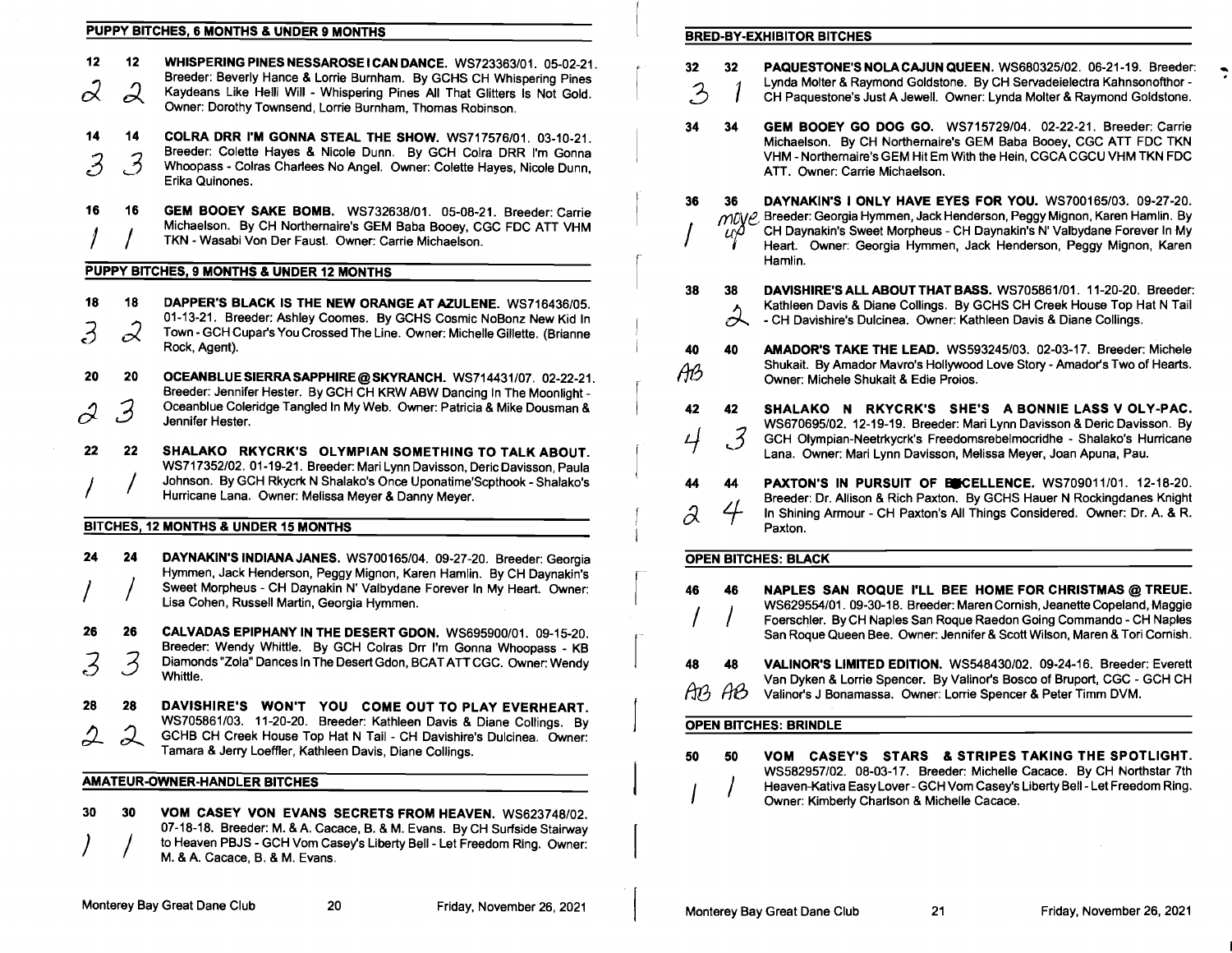- 52 DAZYDANESWALKINGON SUNSHINE. WS615975/02. 07-09-18. Breeder: **register and SCH MOR DAVISHIRE ON TARGET A'LA AJ.** WS486032/04. 08-09-14. <br>Broeder: Marian Bob & Pat Gallup. By CH Divine Acres The Guardian CH B And K Par
	- Party On. Owner: Bob & Pat Gallup.

54 **54 PAXTON'S GODESS OF WISDOM & WARFARE.** WS606477/02. 04-11-18.<br>Breeder: Allison Paxton. By GCHB Neet's All About Freaky Styley, RA FDC

56 GAND D'S HOLLYWOOD ICON. WS599441 *102.* 01-30-18. Breeder: Donnell &Giovanni Giambastiani. By CH Payaso Karpe Diem V Teddbm Alto Gavea - G and D's Dntstoptknbouttomoro V DeYoung. Owner: Donnell & Giovanni Giambastiani.

58 58 PAYASO TEREDDBM PRAIA DO ALTO GAVEA. *WS642361/01. 01-02-19.*  Breeder: Lucinda Harwin, Walter Salles, Denise Matulich, Terri Burley-Hammond. By CH Riverwood's Hannibal II - CH Jackie-K Do Alto Gavea. Owner: Lucinda Harwin, Walter Salles, Denise Matulich, Terri Burley-Hammond.

3 60 60 BENT-ON ORION'S SAY GOODNIGHT GRACIE. *WS681396/08. 04-09-20.*  Breeder: Debbie Bent. By CH Bent-On Bowties And Handkerchiefs, CGC 3 GCH Chanoz Bent-On Ivy League. Owner: Betsy Phelan & Debbie Bent. (Mari-Lynn Dawison, Agent).

62 62 LOREV'S YOU GOT ME ON MY KNEES. *WS590855/06.* 10-19-17. Breeder: Lorrie Spencer & Everett Van Dyken. By Bignutt's Dagen Cullan Garron - CH DVTS Sweet Emotion V LorEv. Owner: Lorrie Spencer & Peter Timm DVM.

# OPEN BITCHES: MANTLE

64 64 GEM ALL TIME HIGH, FDC. *WS655389/07.* 08-12-19. Breeder: Carrie Michaelson. By CH Northernaire's I've Got My Boots On - Beluga The Blue Eyed GEM. Owner: Carrie Michaelson.

| <b>Regular Class</b><br><b>Bitches</b>                                              | <b>Winners Bitch</b> | Reserve<br><b>Winners Bitch</b> | <b>No. Of Bitches</b><br>Competing | <b>No. Of Points</b> |  |  |  |  |
|-------------------------------------------------------------------------------------|----------------------|---------------------------------|------------------------------------|----------------------|--|--|--|--|
| <b>Morning</b><br><b>Specialty</b>                                                  | 36                   |                                 | <b>Bitches</b>                     | Points               |  |  |  |  |
| <b>Afternoon</b><br><b>Specialty</b>                                                | 7U                   | - 3.J                           | <b>Bitches</b>                     | Points               |  |  |  |  |
| Points for Great Danes (Bitches) - Division 9: California - Effective: May 11, 2021 |                      |                                 |                                    |                      |  |  |  |  |
| 1 point $-2$                                                                        | $2$ points - $7$     | 3 points - 12                   | 4 points - 15                      | 5 points - 20        |  |  |  |  |

# OPEN BITCHES: FAWN **IN A REAL PROPENT BITCHES: FAWN**

- Breeder: Marian Heckard, Kathleen Davis, Diane Collings. By CH BMW IF DOD & Pat Gallup. By CH Divine Acres The Guardian - CH B And K Paradise (Change of Changeler: Marian Heckard, Kathleen Davis, Diane Collings. By CH BMW Party On. Owner: P. & M. Party On. Owner: P. & M. Party On. Owner:
- Breeder: Allison Paxton. By GCHB Neet's All About Freaky Styley, RA FDC<br>CAX BCAT THDN CGCA CGCU TKP GCH Paxton's To Each His Own.<br>Owner: Michelle Bell & Allison Paxton. (and Accord TKP GCH Paxton's To Each His Own. (a) TKP - Chroma Hi-Stakes Get Off My Cloud, CDX RN GCGA. Owner: Olga OPEN BITCHES: HARLEQUIN Maderych & IP Yousha.

# BEST OF BREED - DOGS

rr

 $\mathbb{R}$ 

rr-

 $\mathbb{I}$  $\vdash$ 

|<br>|<br>|

 $\vert$ 

I

- III' 71 71 CH YAMRB'S TOWN ON FIRE. *WS640472/01.* 12-30-18. Breeder: Robin Blackburn. By GCH MJM's Talk Of The Town - CH Rivendell's Lil Miss Firecracker @ Yamrb. Owner: Robin Blackburn.
- $\begin{array}{|c|c|c|}\n\hline\n&\mathbf{73} & \mathbf{73}\n\end{array}$ GCH BLACK GRIFFON OF DANJEN. *WS581598/06.* 08-11-17. Breeder: Patty Lowther. By Count Vladimir of Star Thistle - Believer Danes N Amadors Lady Sarah of Star Thistle. Owner: Jennifer Robb & Daniele Farnedi.
	- 75 75 GCHG WHISPERING PINES MDT KING OF THE PRIDE. *WS550663/01.*  10-13-16. Breeder: Rickey & Lorrie Burnham & Mindy Donovan-Tandy. By CH MDT Naples San Roque Arrowsmith - Whispering Pines Kaydeans Hellya I Can Dance. Owner: Rickey & Lorrie Burnham. (Brianne Rock, Agent).
	- 77 77 CH NORTHERNAIRE'S GEM BABA BOOEY, FDC ATT CGC VHM TKN. *WS597789/03.* 01-03-18. Breeder: Cathy Bracht. By GCH CH Show Stopper's Looking Like A Million Bucks - GCH CH Northernaire's Shakin Not Stirred. Owner: Carrie Michaelson &Cathy Bracht. (Also: Stud Dogs, Honors Parade #101).
	- 79 79 GCH SUM-DANE'S THE PERFECT STORM. *WS566749/07. 03-14-17.*  Breeder: Kristi Sumpter, Scott Sumpter, Lisa Garrison. By CH Seanachai, Irishmooch of Magnus - GCHS Ink Spot's Beach Blanket Bingo V Sum-Dane. Owner: Kristi Sumpter & Scott Sumpter.
- $\begin{bmatrix} 81 & 81 \\ 1 & A1 \end{bmatrix}$ *ftT?J*  GCH CASAARABAL'S RED SUN RISES. *WS663218/05.* 10-17-19. Breeder: Carlos Campos & Fernando Arce. By GCH Casaarabal's The Holy Warrior Rojon's Sahara. Owner: Sharon McCrary, Kathryn Jackson, Carlos Campos, Fernando Arce. (Denise Matulich, Agent).
- $\begin{bmatrix} 1 \\ 1 \end{bmatrix}$  83 83 GCHB CH SUNDARA'S OUT OF THE DARKV HEARTSONG. *WS629098/04.*  09-23-18. Breeder: Sandee Yacklin &Lisa Hosmer. By GCH CH Ruby's Jewel of Honor - GCHB CH Daneacres Angel is a Centerfold @ Sundara. Owner: Lisa D. Hosmer.

I <sup>85</sup> GCH DAVISHIRE'S PRYORITIZE IT, FDC. *WS604231/02.* 03-29-18. Breeder: Kathleen Davis & Diane Collings. By GCH Mor Davishire On Target A'La AJ -Davishire's Hootenanny, RATN. Owner: Kathleen Davis & Diane Collings.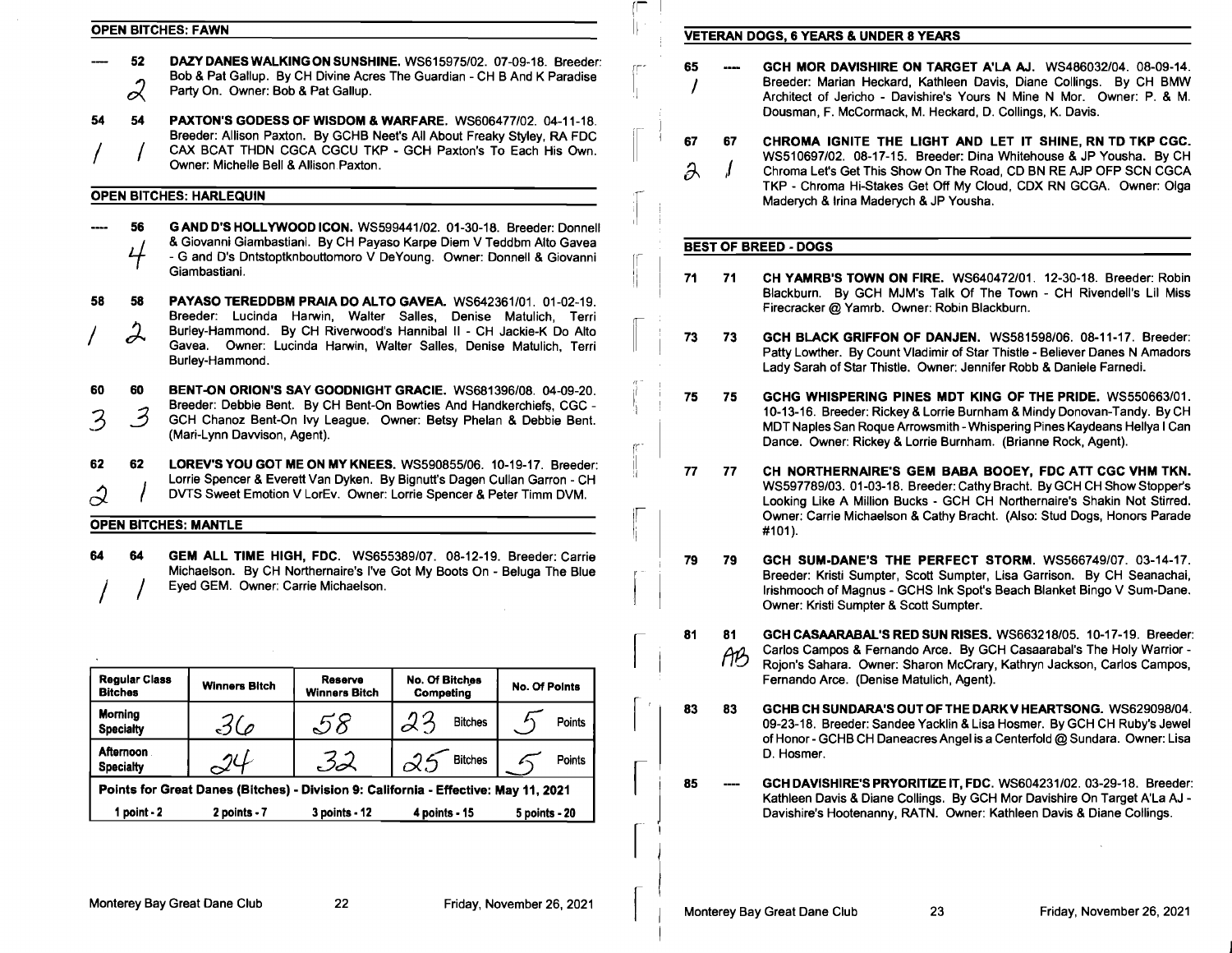Best of Breed - Dogs ............................................... continued

- 87 87 GCHS OLYMPIAN-NEET RKYCRK'S FREEDOMS REBEL MO CRIDHE. WS575044/04. 07-04-17. Breeder: Melissa & Danny Meyer, Cynthia & John Neet. By CH Neet's All About It's In His Kiss - Neet's All U Need Is Luv N Chocolate. Owner: Paula Johnson & Melissa Meyer. (Man Lynn Davisson, Agent).
- 89 89 AB AB GCH CH VALHALLA N LORE'S RISING SON. WS614094/05. 07-03-18. Breeder: Tim Bergan & Darlene Bergan. By CH Lore's The Works V. Ironwood - CH Valhalla's Gift From My Sailor. Owner: Lorraine Matherly & Darlene

Bergan. (Larry Fenner, Agent).

91 91 GCH NAPLES SAN ROQUE SWEET REVENGE AT RSF. WS652143/04. 05-01-19. Breeder: Maren Cornish, Victoria Cornish, Jeannette Copeland, Maggie Foerschler. By CH Naples San Roque Raedon Going Commando -GCH Naples SanRoque Tallbrook Just Desserts. Owner: Maren Cornish, Victoria Cornish, Maggie Foerschler, P. & T. Johnson.

 $m$ *ove*  $\mu$ 19 19

# BEST OF BREED - BITCHES

- 72 72 GCHB CH YAMRB MISTY OF RONDOMAR. WS640472/02. 12-30-18. Breeder: Robin Blackburn. By GCHP CH MJM's Talk Of The Town - CH Rivendell's Lil Miss Firecracker@ Yamrb. Owner: Doety Marks. (Sara Lopez, Agent).
- 74 74 GCH DAYNAKINZ REPEAT PERFORMANCE @ DELTA BREEZEI FCAT THDN CGC TKN RATI. WS530355/03. 02-14-16. Breeder: Georgia Hymmen, Brian & Kim Kayner, Kim Pyle. By GCH CH Daynakin's Ventian Gold, RN, THDX BCAT CGC - GCH Daynakin Mirha Right On The Mark Soleil. Owner: Barbara Moffett & Dena Cassell. (Also: Honors Parade #105).

76 76 CH COLRA N DRR FORGET ME NOT V CJ. WS645030/01. 04-11-19. Breeder: Colette Hayes & Nicole Dunn. By GCH DRR Colras I'm The Impressive One - Colras Charlees No Angel. Owner: Cheryl Johnson & Colette \_Hayes.

- 78 78 CH DULCE N SUM-DANE'S ROCK U LIKE A HURRICANE. WS697510/05. 09-23-20. Breeder: Dr. Tracy Powell. By GCHB Northenaire When You Believe - CH Dulce Start With Dessert. Owner: Kristi Sumpter, Scott Sumpter, Tracy Powell.
- 80 80 CH DANU'S SWEET INDULGENCE, CGC, TKN. WS621682/03. 08-02-18. Breeder: Melissa & Taryn Pevy & Kim Wood. By GCH Windycity-Orion's Guitar Hero - GCH Danu's Atom Eve, CGC, TKN. Owner: Melissa & Taryn Pevy & Kim Wood.
- 82 82 CH DANU'S SWEET SERENDIPITOUS FATE, RN CGCA CGCU TKI VHMP. WS698296/03. 07-27-20. Breeder: Melissa & Taryn Pevy& Kim Wood. ByCH Ohara's Love Thing, BN CGC - CH Danu's Sweet Indulgence, CGC TKN. Owner: Melissa & Taryn Pevy.

!I Best of Breed - Bitches .............................................. continued

 $\mathsf{\Gamma}$  I I,

 $\sqrt{2}$ 

 $\begin{bmatrix} 1 & 1 \\ 1 & 1 \end{bmatrix}$ 

 $\begin{bmatrix} 1 \\ 1 \end{bmatrix}$ 

 $\vert$ 

- *r,* 84 84 CH DAVISHIRE'S DANCE WIT' ME @ LAZY U. WS604231/01. 03-29-18. Breeder: Kathleen Davis & Diane Collings. By GCH Mor Davishire On Target A'La AJ - Davishire's Hootenanny, RATN. Owner: Tia Uchello, Kathleen Davis & Diane Collings.
- 86 86 GCH EVERHEART'S FAUGH A BALLAGH DAVISHIRE. WS586804/12. 08-12-17. Breeder: Tamara Loeffler, Kathleen Davis, Diane Collings. By CH Davishire's Furst Knight - GCH Davishire's Peace Love N' Everheart. Owner: Tamara Loeffler, Jerry Loeffler, Kathleen Davis, Diane Collings. (Also: Honors Parade #104).
- 88 88 GCHG CH YK PARIS CAN WAIT, CGCA, CGCU. WS591543/01. 10-18-17. Breeder: Elizabeth Simpson & Renee Gossage. By GCHS CH WindyCity-Orion's Guitar Hero - Lakaya's Midnight in Paris. Owner: Elizabeth Simpson & Kim Wood. (Jamie Harshfield, Agent). (Also: Honors Parade #103).
- 92 92 CH KB DIAMONDS SING ME A LOVE SONG. WS637228/03. 01-10-19. Breeder: Kimberly Charlson. By CH Knopfs Elwood Blues Sharcon - Hyenna Von Unterwein. Owner: Kimberly Charlson.
- 94 94 CH DTVS SWEET EMOTION V LOREV. WS4747307. 05-23-14. Breeder: Terri Dillistin & Cynthia Hurley. By CH Inksports In The Midnight Hour - CH DTVS There's No Wrong Way. Owner: Lorrie Spencer, Everett Van Dyken & Terri Dillistin. (Also: Honors Parade #106).
- 96 96 CH SUNDARA'S GOLD DUST WOMAN. WS629098/06. 09-23-18. Breeder: Sandee Yacklin & Lisa Hosmer. By GCH CH Ruby's Jewel of Honor - GCH CH Daneacres Angel is a Centerfold. Owner: Carolyn Mergener, S. Yacklin, Lisa Hosmer.

[ | move up<br>36

# **MBGDC Morning Specialty Winners**

| $\overline{\phantom{a}}$ | <b>Best of Breed</b>  | <b>Best of Winners</b> | Best of Opposite<br>Sex | Select Dog        | <b>Select Bitch</b> |
|--------------------------|-----------------------|------------------------|-------------------------|-------------------|---------------------|
| r.                       | <b>Award of Merit</b> | Award of Merit         | <b>Best Veteran</b>     | <b>Best Puppy</b> | <b>Best Bred-By</b> |

# <u>MBGDC Afternoon Specialty Winners</u>

| <b>Best of Breed</b> | <b>Best of Winners</b> | <b>Best of Opposite</b><br>Sex | Select Dog        | Select Bitch |
|----------------------|------------------------|--------------------------------|-------------------|--------------|
| Award of Merit       | Award of Merit         | <b>Best Veteran</b><br>l c     | <b>Best Puppy</b> | Best Bred-By |